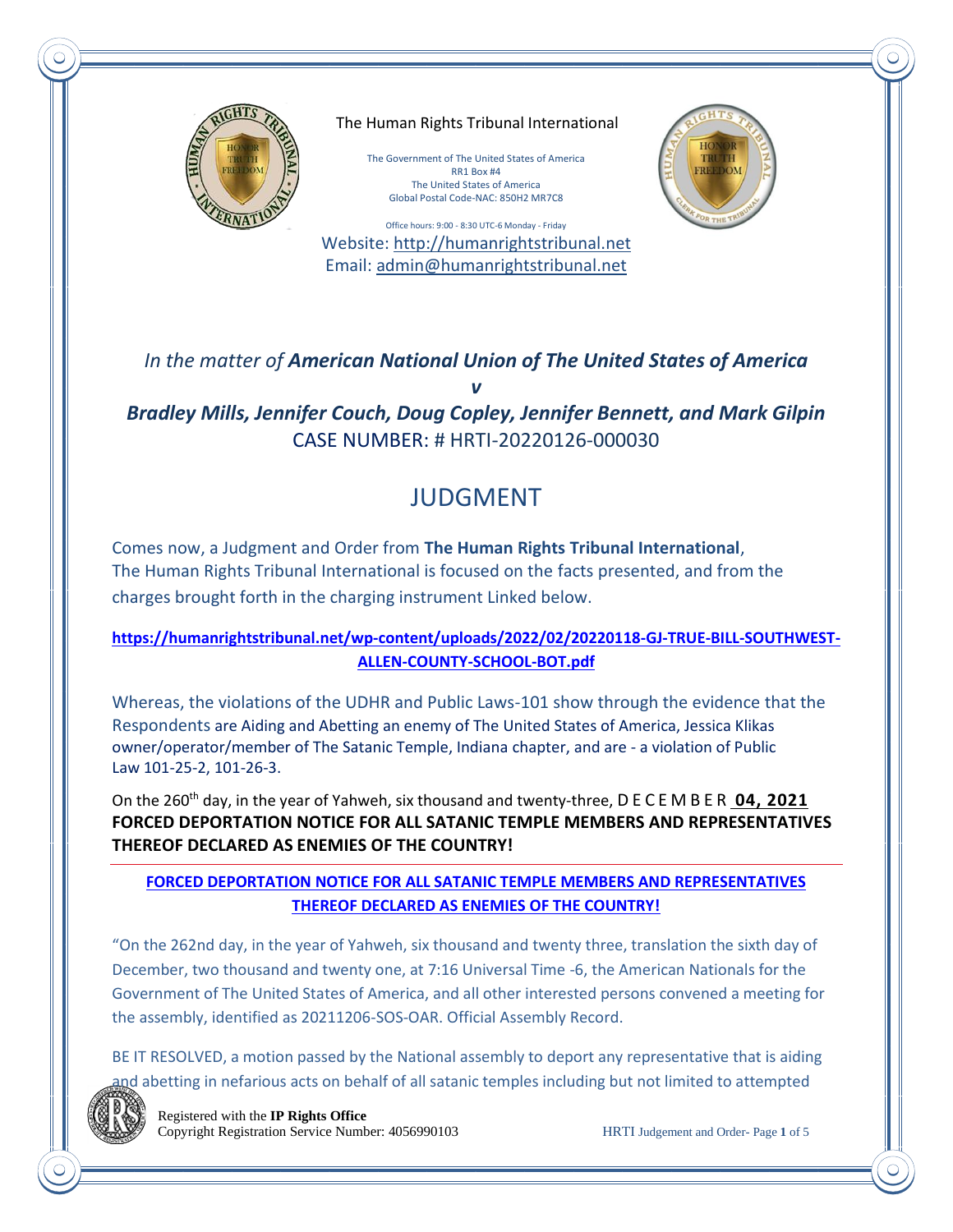murder under satanic ritual sacrifice of the innocent, [https://thesatanictemple.com/pages/legal-action,](https://thesatanictemple.com/pages/legal-action) and.

BE IT RESOLVED, a motion passed by the National assembly to deport all members of The Satanic Temple for participation on the New World Order social compact articles 1 and 2 of the Georgia Guidestones, and"

### [Official Assembly Record](https://nationalgreatregistry.country/wp-content/uploads/2021/12/20211206-SOS-OAR.pdf)

Whereas, Respondents were contacted by the Legal Liaison for the American National Union of The United States of America regarding the employment of Satanic Temple owner and operator Jessica Klikas the response was to acknowledge employment and to defend the hire.

WHEREAS, Respondent(s) are aiding and abetting a self-confessed Satanic Temple owner/operator/Member who is publicly perpetuating a psychologically damaging ideology using labeling terms like "Tolerance" "Inclusion" "Rational" that aim to demoralize the children by a methods of spiritual and emotional corruption, thereby violating Human Rights.

Whereas, Respondent(s) are the office holders that are in the chain of command who have been notified of the liability of aiding those Satanic Temple Members that are committed to corrupt the innocence which is a violation of Public Laws-101.

WHEREAS, The Respondent is hereby charged with the political crime of communism by aiding and abetting a known spiritual terrorist which stands as a violation of Article 34 of the Bilateral Social Compact Agreement by and between the people for The United States of America where in states:

Article 34: The people for The United States of America agree that Communism is hereby outlawed. (Communism in all its forms has been outlawed for many years.)

Whereas, the Respondent(s) are not recognizing the communism in front of them the evidence shows that Jessica Klikas is a threat to the children she comes into contact with.

Whereas, the evidence provided shows that the Respondent(s) have not come into honor, and continue the employment of Jessica Klikas.

Whereas, it is therefore Judged that the Respondent(s) are Human Rights violators and stand in violation of the UDHR which are the Public Laws-101 for the harm the Respondents have caused and continue to cause.

Affirmed and Acknowledged by the Human Rights Tribunal on this 5<sup>th</sup> Day in the year of Yahweh 6024 Translation (24th Day of March 2022)

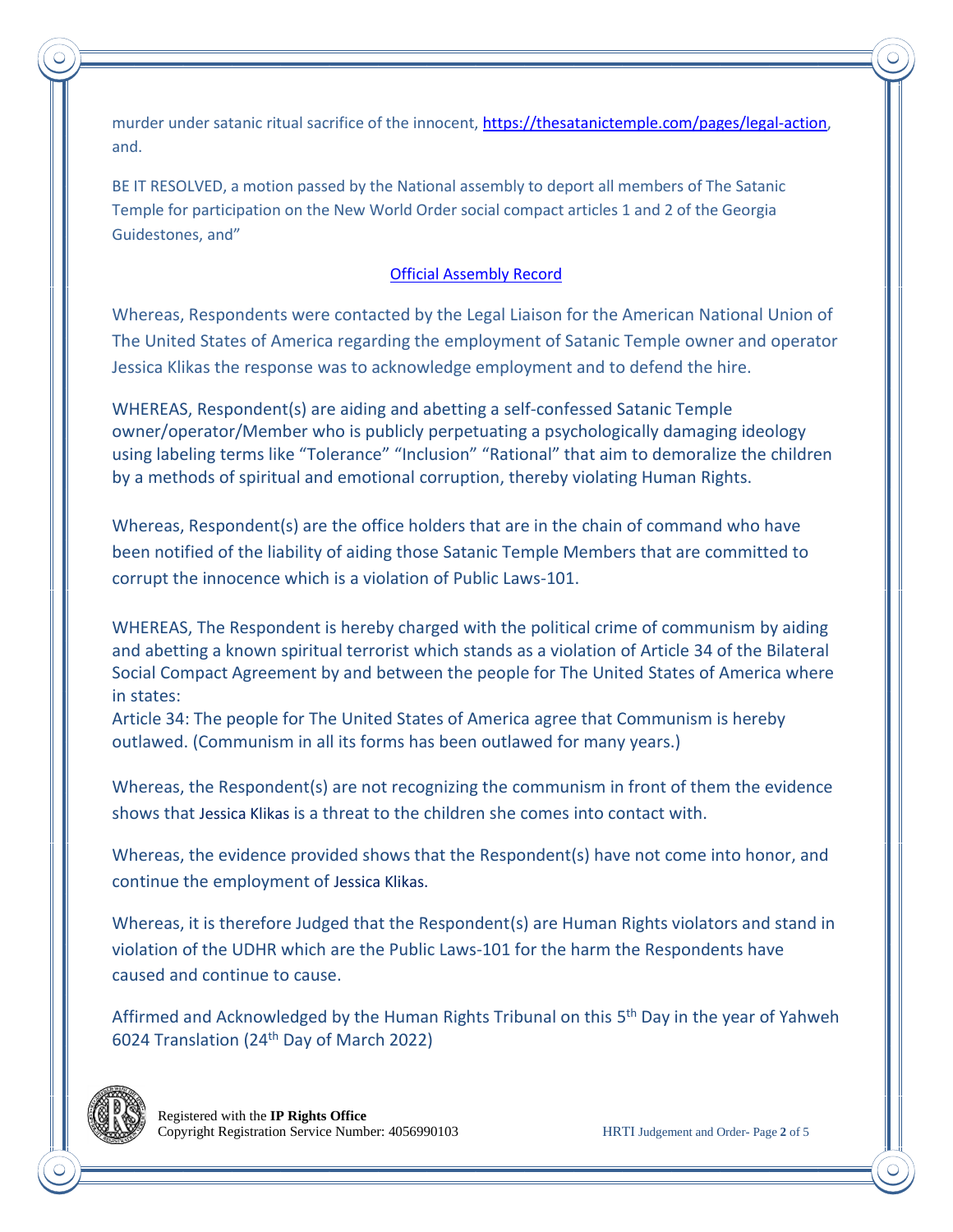# **ORDERS**

BE IT ORDERED, that Respondents, **Bradley Mills, Jennifer Couch, Doug Copley, Jennifer Bennett, and Mark Gilpin,** are Human Rights violators for violations of the UDHR and Public Laws-101, which stands as a violation of all thirty articles of the UDHR and Public Laws-101, and of violations against the sovereign social compact of a foreign body politic, and

FURTHER BE IT ORDERED, that Respondents, **Bradley Mills, Jennifer Couch, Doug Copley, Jennifer Bennett, and Mark Gilpin***,* are in violation of all Thirty (30) Articles the Universal Declaration of Human Rights, and a violation of all of Public Laws-101. Violation of all 30 articles of UDHR has been assessed value- 22.5 million, and

FURTHER BE IT ORDERED, that the Claimant has the right to enforce this Judgement and order in the form of Federal Common Law Liens against the Respondents individually and/or Southwest Allen County Schools Board of Trustees as deemed necessary to ensure compliance with this order, and

FURTHER BE IT ORDERED, all immunity is stripped from the respondents for the fact that the crimes Aiding and Abetting, Child Endangerment, and all other Human Rights violations are not protected by any immunity doctrine.

FURTHER BE IT ORDERED, that any further evidence of violations of the UDHR or Public Laws-101 or any other deprivation of character will be sent to the American National Union of The United States of America Legal Department for further review for possible further Human Right Violations under international law, and

FURTHER BE IT ORDERED, that no retaliation or harassment against the Government of The United States of America, its office holders, or any other American National shall be tolerated, any and all retaliation by any and all shall be resisted with automatic arrest of the Human Rights Violator and tried in this Human Rights Tribunal immediately upon a proper affidavit and evidence to support the violation, and

FURTHER BE IT ORDERED, that any attempt to gaslight the Claimant regarding the history of The United States of America, the Government of The United States of America, and the American Nationals thereof, is an attempt to interfere with the Social Compact Agreement of its people and is an act of terrorism against The United States of America and in violation of the UDHR and Public Laws-101, and

FURTHER BE IT ORDERED, that the American National Union of The United States of America Legal Department reserves the right to utilize this Judgment and Order and all evidence herewith in any future charges or court actions in this or other court of Law.

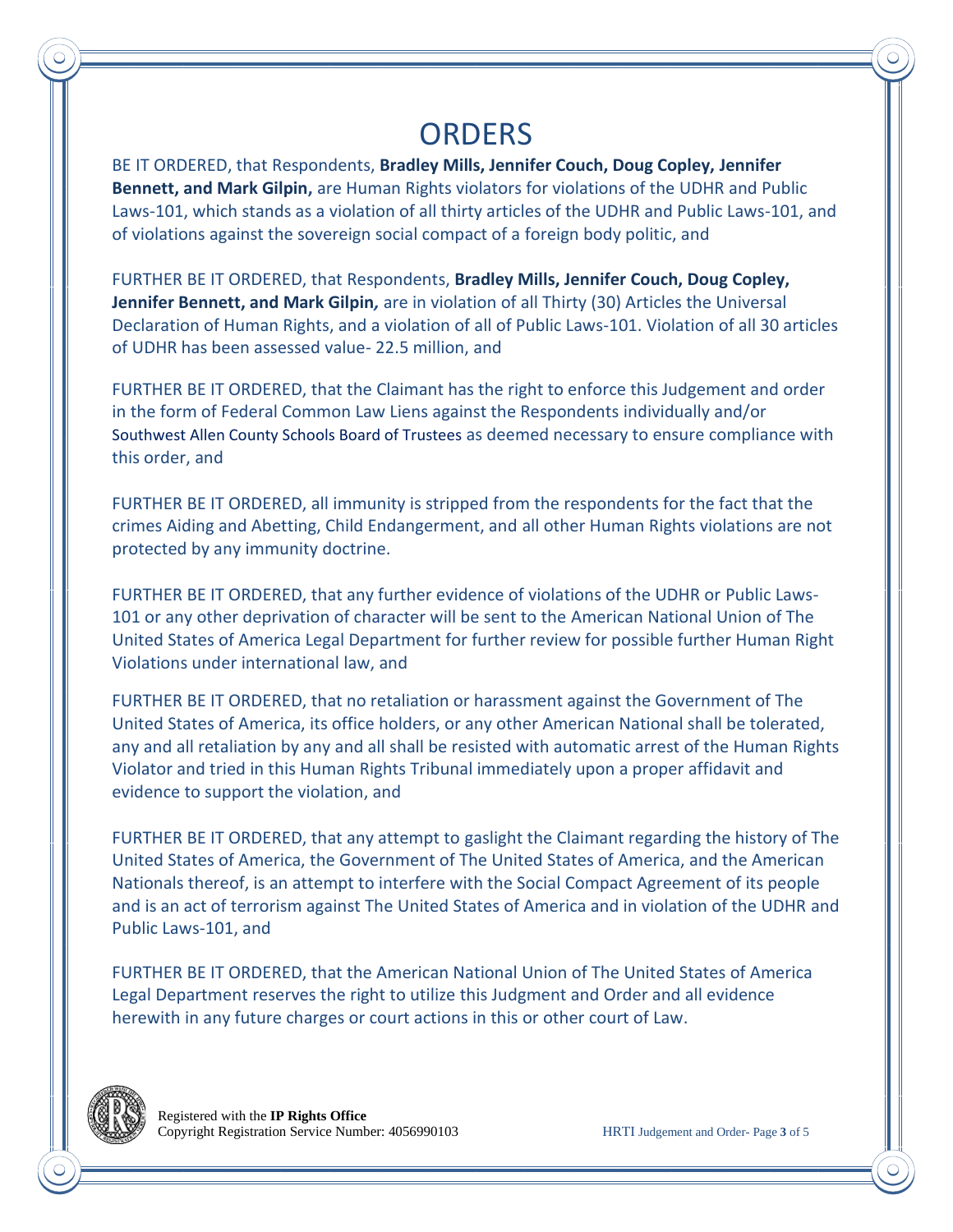## GENERAL ORDER

FURTHER BE IT ORDERED UNDER GENERAL ORDER: that any and all Foreign Monarchs, Governments, incorporated and/or unincorporated Associations, Agencies or agents thereof are hereby ordered to cease and desist all interference or disruptive actions towards The United States of America, the Government of The United States of America, American Nationals, the Social Compact Agreement of its Nationals, the power of attorney, its Law form, and freedoms thereto, and

Affirmed and Acknowledged by the Human Rights Tribunal on this 23rd Day in the year of Yahweh 6024 Translation (11<sup>th</sup> Day of April 2022)



Revin Lloyd Jakes - Forty 1-ddy Sale Christophe Michael Pohety

Kevin Lloyd Lakes Trent Windsley Sailor Christopher Michael Doherty

I, Michaelene Jo Formanack, (hereinafter "Admin") hereby verify that the signatures of these three International Notaries on this Judgment and order, to the best of the Clerks knowledge and belief are authentic.

Michaelene Jo Formanack, Admin for the Court



Michaelene Jo

END.